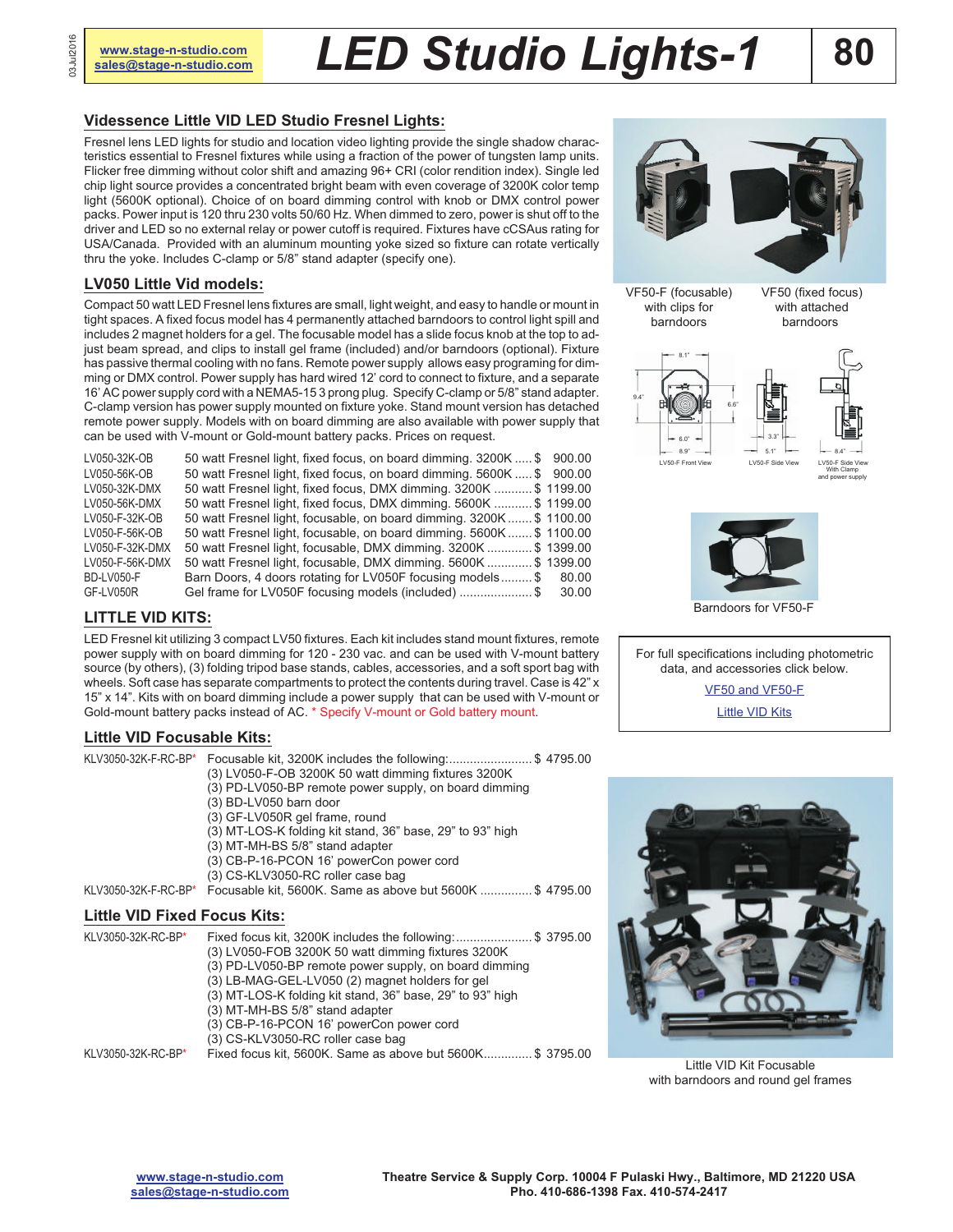# **MANDING A STRUM CONTROLLY AND A STAGE-N-Studio.com** *LED Studio**Lights-2* **80**

## **Videssence LED Studio Fresnel Lights:**

Fresnel lens LED lights for studio and location video lighting provide the single shadow characteristics essential to Fresnel fixtures while using a fraction of the power of tungsten lamp units. Flicker free dimming without color shift and amazing 96+ CRI (color rendition index). Single led chip light source provides a concentrated bright beam with even coverage of 3200K color temp light (5600K optional). Choice of on board dimming control with knob or DMX control. Power input is 120 thru 230 volts 50/60 Hz. When dimmed to zero, power is shut off to the driver and LED so no external relay or power cutoff is required. Fixtures have cCSAus rating for USA/Canada. Provided with an aluminum mounting yoke sized so fixture can rotate vertically thru the yoke. Includes C-clamp or 5/8" stand adapter (specify one).

#### **VIDNEL VN50**

50 watt LED Fresnel fixture. A manual slide bar at the side adjusts the beam and locks in place. Passive thermal cooling system without fans. Controls at the back for easy programing for DMX control and dimming. On/off switch. Includes 16' power supply cord with powerCon connector and NEMA5-15 3 prong plug. Clips on front to hold 4" gel frame (included) and/or optional barndoors. Includes C-clamp or 5/8" stand adapter. Specify choice.

| VN050-32K-OB/DMX | 50 watt fixture with dimming and DMX control, 3200K\$ 1995.00 |  |
|------------------|---------------------------------------------------------------|--|
| VN050-56K-OB/DMX | 50 watt fixture with dimming and DMX control, 5600K\$ 1995.00 |  |
| BD-VN050         |                                                               |  |
| GF-VN050         | 4" Gel frame for VN050 Fresnel, included\$ 25.00              |  |

#### **VIDNEL VN080**

80 watt LED Fresnel fixture. A manual slide bar at the side adjusts the beam and locks in place. Dual copper heatsinks with integrated ultra-quiet fan. Touch pad control on side for easy programing for DMX control and dimming. On/off switch. Includes 16' power supply cord with powerCon connector and NEMA5-15 3 prong plug. Clips on front to hold 4" gel frame (included) and/or optional barndoors. Includes C-clamp or 5/8" stand adapter. Specify choice.

| VN080-32K-OB/DMX | 80 watt fixture with dimming and DMX control, 3200K\$ 2300.00 |  |
|------------------|---------------------------------------------------------------|--|
| VN080-56K-OB/DMX | 80 watt fixture with dimming and DMX control, 3200K\$ 2300.00 |  |
| BD-VN080         |                                                               |  |
| GF-VN080         | 4" Gel frame for VN080 Fresnel, included \$ 30.00             |  |

#### **VIDNEL VN100**

100 watt LED Fresnel fixture. A manual slide bar at the side adjusts the beam and locks in place. Passive cooling system without fan. Touch pad control on back for easy programing for DMX control and dimming. On/off switch. Includes 16' power supply cord with powerCon connector and NEMA5-15 3 prong plug. PowerCon in and out locking connectors permit daisy chaining AC power between fixtures using optional cables. Clips on front to hold 6" gel frame (included) and/or optional barndoors. Includes C-clamp or 5/8" stand adapter. Specify choice.

| VN100-32K-OB/DMX | 100 watt fixture with dimming and DMX control, 3200K \$2900.00  |  |
|------------------|-----------------------------------------------------------------|--|
| VN100-56K-OB/DMX | 100 watt fixture with dimming and DMX control, 3200K \$ 2900.00 |  |
| BD-VN100         |                                                                 |  |
| GF-VN100         | 6" gel frame for VN100 Fresnel, included\$ 30.00                |  |











VN80 with C-clamp







[VN050 Fresnel](http://www.videssence.com/pdf/VN050.pdf)

[VN080 Fresnel](http://www.videssence.com/pdf/VF100.pdf)

Click below for full specifications and photometric data in PDF file catalog pages.

[VN100 Fresnel](http://www.videssence.com/pdf/VN150.pdf)



barndoor and gel frame

VN100 Front View VN100 Side V

**[www.stage-n-studio.com](http://www.stage-n-studio.com) [sales@stage-n-studio.com](mailto:sales@stage-n-studio.com)** **Theatre Service & Supply Corp. 10004 F Pulaski Hwy., Baltimore, MD 21220 USA Pho. 410-686-1398 Fax. 410-574-2417**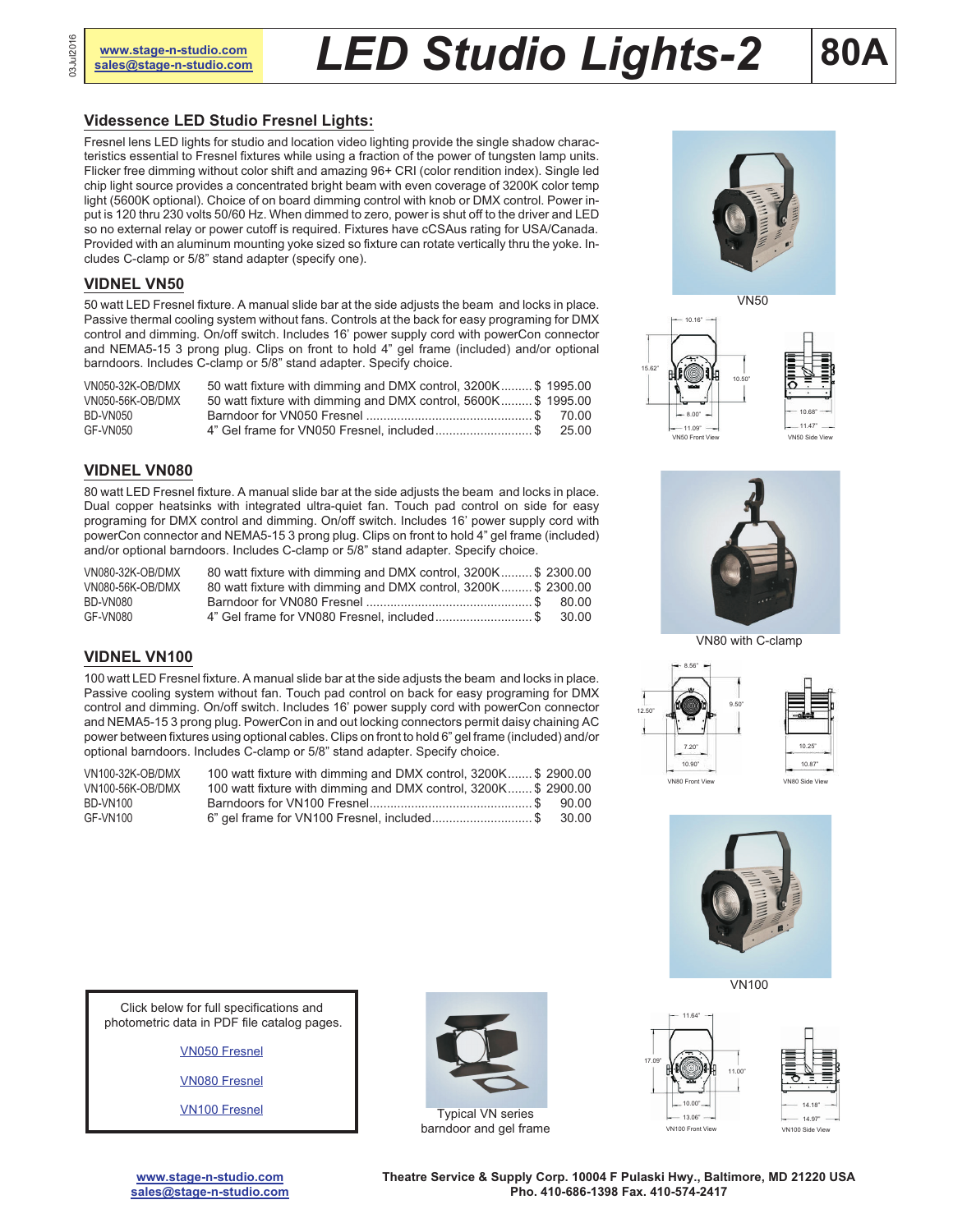## **[www.stage-n-studio.com](http://www.stage-n-studio.com)** *LED Studio* **Lights-3 80B**

#### **VIDNEL VN150**

150 watt LED Fresnel fixture. A manual slide bar at the side adjusts the beam and locks in place. Dual copper heatsinks with integrated ultra-quiet fan. Touch pad control on side for easy programing for DMX control and dimming. On/off switch. Includes 16' power supply cord with powerCon connector and NEMA5-15 3 prong plug. PowerCon in and out locking connectors permit daisy chaining AC power between fixtures using optional cables. Clips on front to hold 6" gel frame (included) and/or optional barndoors. Includes C-clamp or 5/8" stand adapter. Specify choice.

| VN150-32K-OB/DMX | 150 watt fixture with dimming and DMX control, 3200K \$ 3400.00 |  |
|------------------|-----------------------------------------------------------------|--|
| VN150-56K-OB/DMX | 150 watt fixture with dimming and DMX control, 3200K \$3400.00  |  |
| BD-VN150         |                                                                 |  |
| GF-VN150         |                                                                 |  |

#### **VIDNEL VN240**

240 watt LED Fresnel fixture. A manual slide bar at the side adjusts the beam and locks in place. Dual copper heatsinks with integrated ultra-quiet fan. Touch pad control on side for easy programing for DMX control and dimming. On/off switch. Includes 16' power supply cord with powerCon connector and NEMA5-15 3 prong plug. PowerCon in and out locking connectors permit daisy chaining AC power between fixtures using optional cables. Clips on front to hold 8" gel frame (included) and/or optional barndoors. Includes C-clamp or 5/8" stand adapter. Specify choice.

| VN240-32K-OB/DMX | 240 watt fixture with dimming and DMX control, 3200K \$3700.00 |  |
|------------------|----------------------------------------------------------------|--|
| VN240-56K-OB/DMX | 240 watt fixture with dimming and DMX control, 5600K \$3700.00 |  |
| BD-VN204         |                                                                |  |
| GF-VN240         |                                                                |  |

Click below for full specifications and photometric data in PDF file catalog pages.

> [VN150 Fresnel](http://www.videssence.com/pdf/VN150.pdf) [VN240 Fresnel](http://) **[LED Facelite](http://www.videssence.com/pdf/FL010.pdf)**



Typical VN series barndoor and gel frame



Powerful 10 watt, high color rendering LED niche light. Designed to boost the vertical light levels on face and features to separate a person from the ambient lighting. Led light source is 3000K (optional 4000K) with 85+ CRI and is rated 50,000 hour life. Fixture size is 13" x 2.5" x 1"and has a frosted plastic spread lens. Wall adapter power supply has a 5' power cord (24 vdc) to connect to the light fixture and plugs into a standard 3 prong 120 VAC receptacle. Silent operation. Available non-dim or with in-line rotary knob dimmer. Bracket mounted version has pair of mounting brackets that allow tilting the angle of the Facelite and may be secured to a surface with screws (not included). Vertical stand mount has a 4" dia. weighted base with adjustable height that places the center of the Facelite approx. 14.5" to 20.5" above the surface.

| FL010-30K    | LED Facelite with brackets, 3000K, non-dim \$ 215.00        |  |
|--------------|-------------------------------------------------------------|--|
| FL010-30K-DC | LED Facelite with brackets, 3000K, in-line dimmer \$ 250.00 |  |
| FL010-S-30K  | LED Facelite with stand, 3000K, non-dim  \$ 250.00          |  |
| FL010-S-30K  | LED Facelite with stand, 3000K, in-line dimmer \$ 285.00    |  |

Facelite is available with wall adapter power supply that has plug configuration for use in Europe 230 vac 50/60 Hz. Price on request. Prices for 4000K versions on request.



VN150 with barndoors





VN240 with barndoors









Facelites on stand and brackets